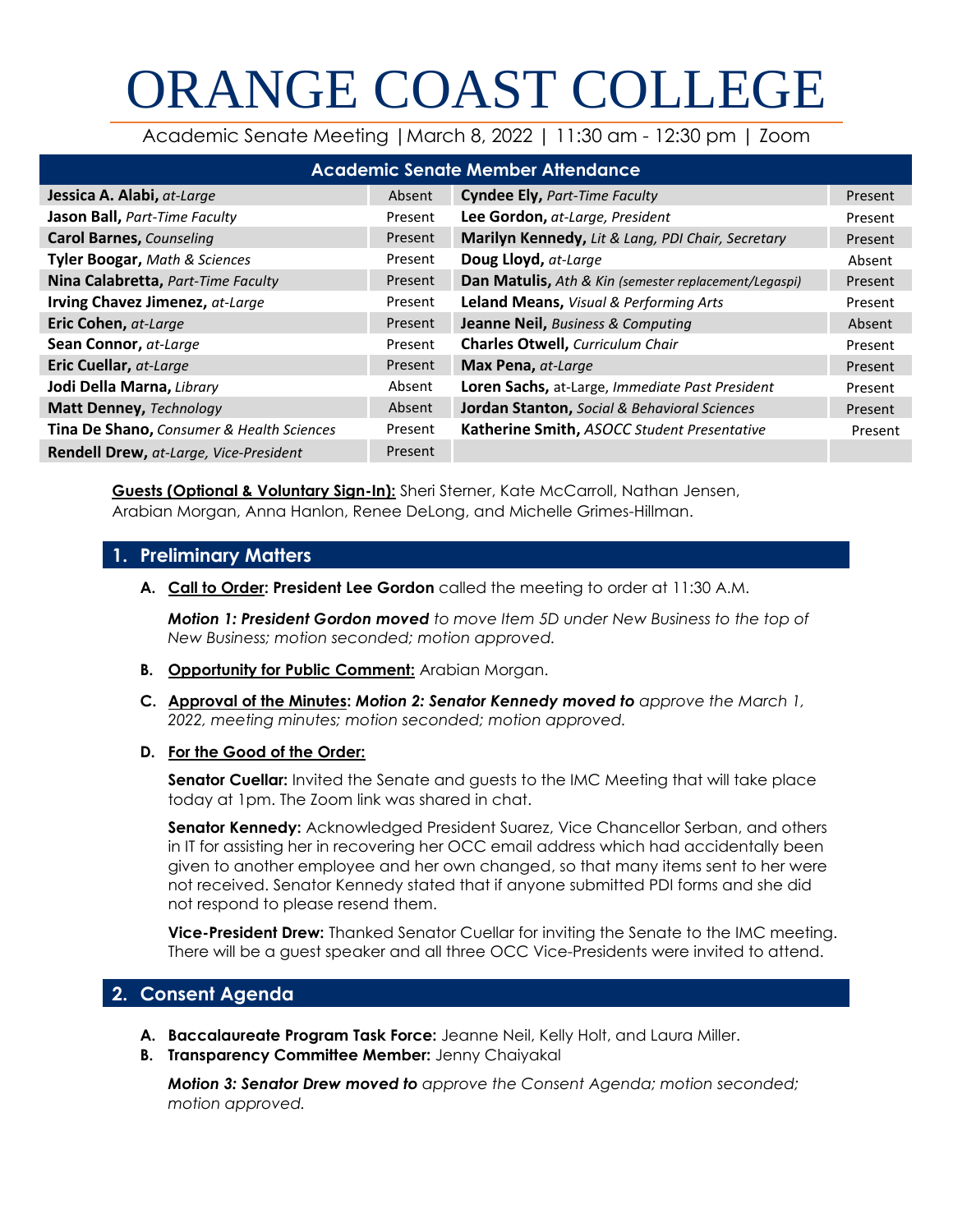# **3. Officer, Senator, & Committee Reports**

#### **A. President and Vice President's Report:**

#### **1. President's Report – Lee Gordon:**

**Institutional Effectiveness Partnership Initiative (IEPI) Resource Team visit.** OCC hosted the Partnership Resource Team (PRT) visit last Thursday, March 3, via Zoom. Vice-President Drew, President Emeritus and current Senator Sachs, and President Gordon met with the team of experts and discussed the role of faculty in promoting and managing enrollment. The PRT visit is part of OCC's involvement in the California Community Colleges Institutional Effectiveness Partnership Initiative. OCC'S focus for this project is on enrollment awareness, development of a strategic enrollment plan, and the use of predictive analytics. The second PRT visit will be in person in April. OCC will use IEPI support to create an innovation and effectiveness plan.

**Senate Elections:** It is election season for the Academic Senate. There are three division senators whose terms are up at the end of this semester: Business and Computing, Literature and Languages, and Social and Behavioral Sciences. There are no term limits for the senators currently in the Senate. Individuals can nominate themselves or they can nominate someone else.

**Honors Council:** Tomorrow will be the monthly meeting of the Honors Council, the oversight body for the Honors program. If anyone would like to attend that meeting, they can email President Gordon directly and he will forward them the meeting details and Zoom link.

**2. Vice President's Report – Rendell Drew:** Reported that he has set up the first Faculty Handbook subcommittee meeting for Thursday, March 10, 1-3 pm.

- **B.** Diversity, Equity, and Inclusiveness Initiatives Professor Anna Hanlon reported that they held three different feedback sessions regarding DEI impact goals that related and touched on the 10+1. She received good feedback. That has already been submitted to Daisy Segovia who is collecting the data and creating a draft document. It will go to the DEI taskforce for one more review and then to the different constituent groups for vetting and feedback. There was good faculty participation on Flex Day.
- **C. Academic Freedom (AF) Committee Senator Kennedy:** The AF Committee met last week to discuss how to get students more aware and involved in academic freedom across the campus. The AF Committee also reviewed the bylaws and will be adding a section referencing the part of the CFE contract defining academic freedom. The Committee will be requesting two new members and are preparing a call out for those members: members must be tenured, understand the mission statement of the committee, and be available during meeting times. They also reviewed the Chicago Statement, which was written by the University of Chicago and contains the principles of academic freedom in a very pure, clear, and direct form. That will be worked on more in the future. President Gordon shared an article from the *New York Times* about students' self-censorship, and Senator Kennedy noted that issue was one of the reasons for wanting to have more student awareness, as she had just read a set of polls that shows that students across the country are self-censoring in their classrooms and on campuses.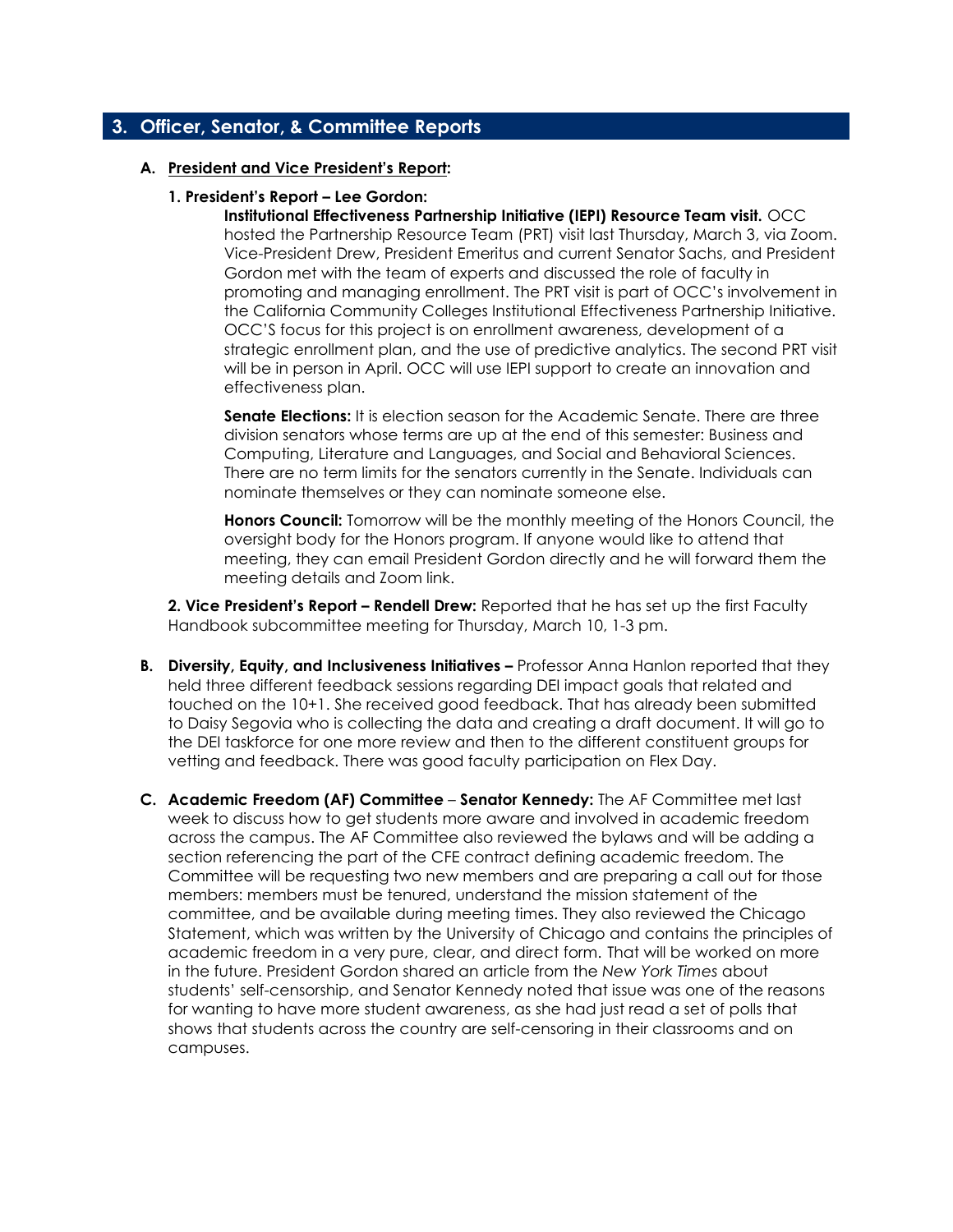# **4. Unfinished Business**

**A. COVID & Teaching:** President Gordon introduced the topic and asked for senator feedback:

**Senator Kennedy:** Stated that "social distancing" was mentioned in the Chancellor's statements as part of our campus protocols but was unaware if it was being implemented in the classrooms. She asked if anybody knew if there is a social distancing process in place in the classrooms and on campus.

**Senator Ely:** Stated that there is no social distancing in the classroom she was assigned: she has forty-five students and there are forty-five seats. There is no way to social distance in that classroom.

**Senator Drew:** Stated that he teaches a class on campus of about forty-five students Monday and Wednesday, and it is in a large classroom with enough empty seats that they can sit apart and that PPE is available.

**Professor Arabian Morgan (public comment):** Stated that he was not aware that we were still socially distancing on our campus and thought that was done away with.

**Senator Boogar:** Stated that he also thought that social distancing was done away with, and they are using normal classrooms at normal capacity in the Math Department and social distancing is impossible in those classrooms.

# **5. New Business**

**A. AB 705 ESL Improvement Plan – Dr. Sheri Sterner:** Provided a broad overview. She clarified that this is a plan that was sent out by the State Chancellor's office asking us to look at the practices under AB705 for English and math classes.

Last year we submitted a plan for ESL. This particular plan is for English and math and their practices under AB705. The English and Math validation of practices and improvement plans is an annual report where we need to indicate what the current practices are or our planned practices are to be in compliance with AB705. The State Chancellor's Office has said that by fall of 2022 all colleges within the community college system must transition to full implementation of AB705. Responding to this template and doing a data addendum for math is part of that transition.

The Institutional Effectiveness office looked at the data template. Because we still offer, in a voluntary way, math classes that are under transfer level, we did have to submit data on our math curriculum. What is on the template is how the state would like us to do the numbers; their template is that OCC is not maximizing throughput in either BSTEM (Business, science, technology, engineering, or math) courses or SLAM (statistics or liberal arts mathematics) courses for math pathways. How they look at that is essentially this: Are those students who are in the courses under transfer level able to get to math transfer levels within one year?

They are looking at throughput and since students who go directly into transfer-level courses were able to receive a higher one-year throughput rate, which would be a successful completion of that transfer level math within one year, the data template does show for both of those pathways that we are not maximizing throughput in the pretransfer level courses. That is the data side of the house.

**Senator Boogar:** Stated that what is important to understand about this report is that they call it an improvement plan. That is a misnomer. The report starts by asking, Are we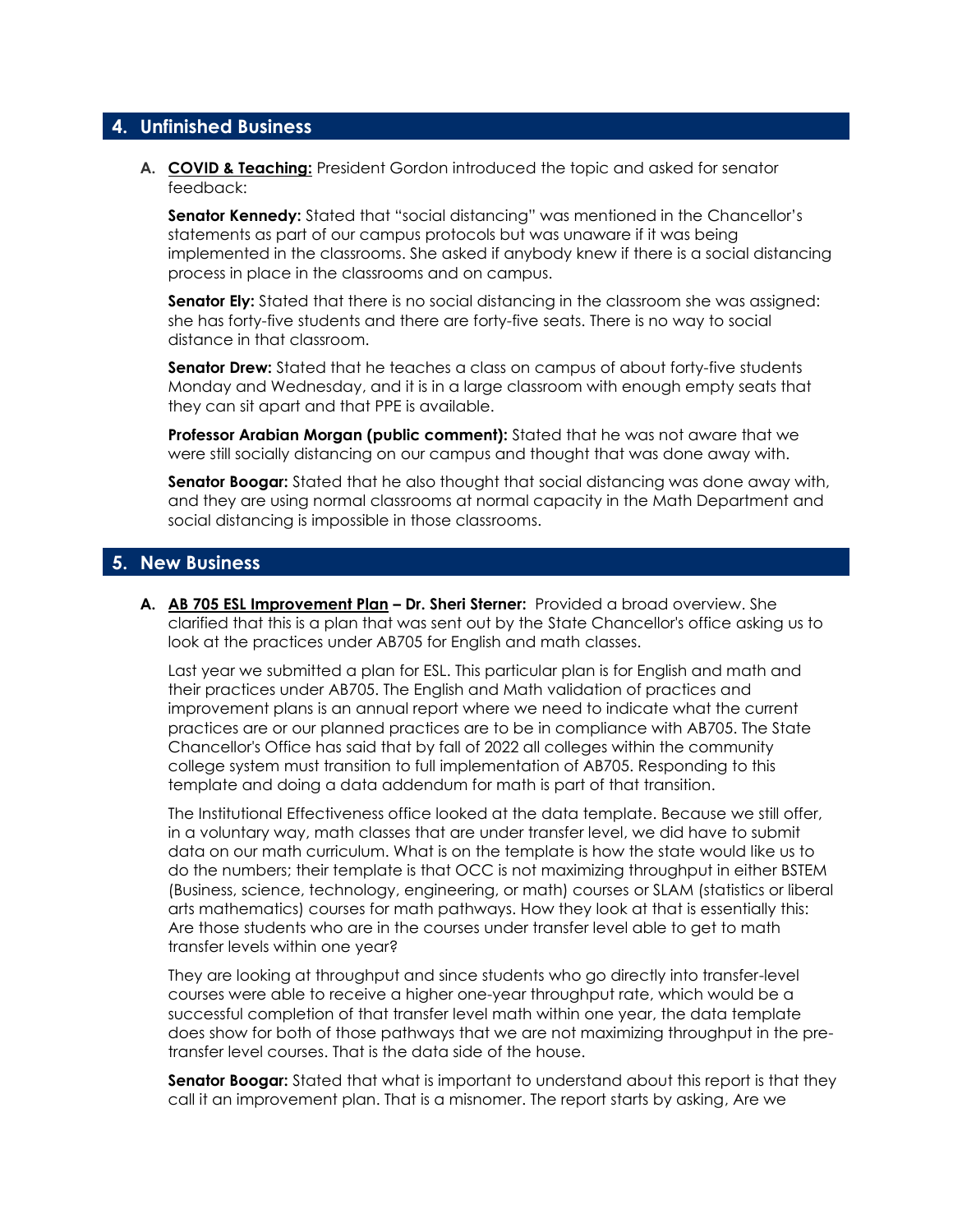continuing to offer pre-transfer level classes? In the Math Department we are. The reason for that is there are students who are returning students who are very underprepared, who have not been in college long, and a lot of times are lacking confidence in their abilities. While the Math Department is not encouraging them to take those classes, they still want to make them available to those students so long as the community wants it, which it does.

The State has asked us to prepare an Improvement Plan, but the Improvement Plan is not to eliminate the pre-transfer level, but rather to show all of those things we are doing in the Math Department. Therefore, there was very little action needed this year on the part of Math Department because all those things they are asking us to do we are already doing. We are submitting data; we are providing support; we are encouraging through the placement practices for students to take those transfer-level classes; counselors are counseling students into those classes. We have all of those mechanisms in place already, based on the original response to AB705. There was very little new action needed to comply with this report, so it is somewhat contradictory in that way.

He also wants the Senate to understand the metric of throughput, which is defined by the State*.* We have to tell the state what our *throughput* is. *Throughput, a*s defined by the State, is a completion of a transfer-level class within one year. Any student who is under our whole placement model is still going to do that because their placement is not really changing. Students who are getting a higher-level placement, as long as one student who was now placed higher manages to make it through, the *throughput* has gone up. It is set up to succeed.

The Senate should understand that throughput by its nature is set up to be successful. When you hear things like "we are not maximizing throughput" that means that students are electing to take the pre-transfer level classes. If they are taking Math 10 or lower, it is already impossible for them to pass transfer level in one year just because of the pathway that they have personally chosen to place themselves on. We are not encouraging students to place below at all, nobody is. However, as long as the community wants it, they want to still offer those courses to students.

**Professor McCarroll:** In the English Department we eliminated English 98 entirely but like the Math Department, we also have left a few sections of English 99. We are not encouraging students to take that class, but again it can help boost confidence in writing and help prepare students for that 100-level course. We have seen the enrollment in that English 99 class shrink dramatically and throughput has improved just by the sheer number of sections we added and offered for English 100; we added about twenty sections over what we had been traditionally offering when they enacted AB705 in 2019. The volume of English 100 students has gone up and that has helped to improve the throughput.

**President Gordon** asked for questions or concerns from the Senate. There were none. He informed the Senate that he will be sending Dr. Sterner an email this afternoon indicating the Senate's approval of the report.

**B. Transparency Committee** – **Senator Kennedy:** Reported that there are two new members in the committee: Eric Cuellar and Becky Ogaz, but Irene Naesse joined just a couple of months ago, so we essentially have three new members. The Committee reviewed the bylaws and proposed changes to remove the term limits for membership, because those were never enforced since the day the committee started. We are also changing the officer selection process by making each member an equal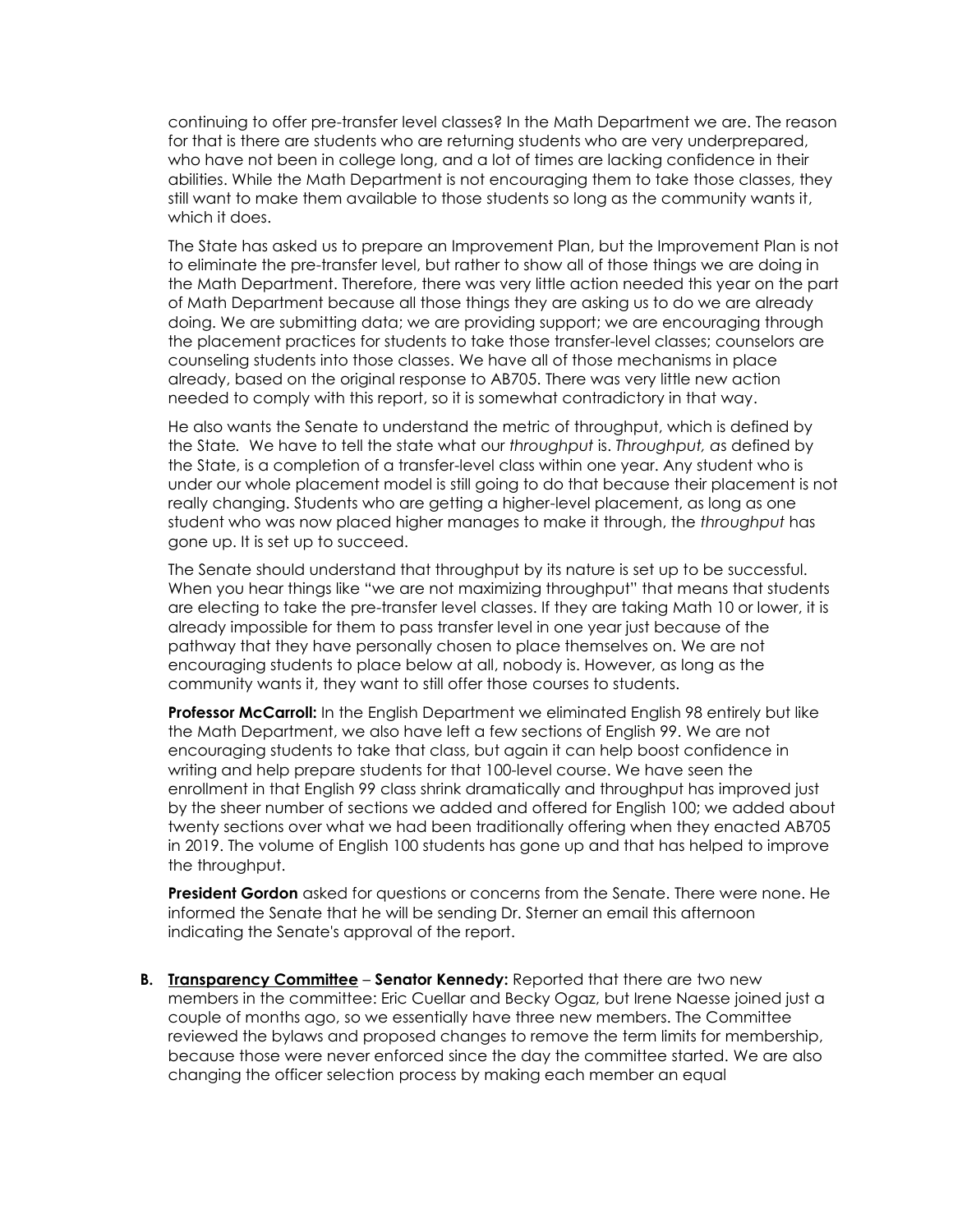officer/participant in the leadership and responsibilities. It will be stipulated that the committee will meet at least once a semester.

The Committee reviewed three items under Unfinished Business very briefly: Self-Paced Math 10 +1 issues, CHS 10 +1 issues, and Hispanic Serving Institutions (HSI) 10 +1 issues. This week we will have a meeting with a faculty member regarding the CHS 10 +1 issues; the next week we will have a meeting with the Dean on the CHS 10 + 1 issues, and will also address the other two issues.

- **C. District Board Policies and Procedures (BPAP) Senator Kennedy**: The District BPAP committee met last week. The Board of Trustees approved the addition of a Classified representative on this current Chancellor search committee. Since we did want to add some changes to the policy and they will not be able to implement them into this process of selection, we will be bringing the Chancellor Search policy back again for review. Therefore, OCC will be able to work on trying to get the forum or in-person large group interviews into specific language in that policy. This will be back on the agenda next week to get the language down.
- **D. IT Faculty Services Resolution-First Reading – President Gordon:** Stated that this item will be on the Senate agenda for discussion next week. This is a motion he wrote and was and seconded by Vice-President Drew. President Gordon read the resolution out loud.

#### **IT Faculty Services Resolution #S-2022-1 Moved By President Gordon Seconded by Vice-President Drew**

#### *Resolved:*

It is the Sense of The Senate that the delivery of Faculty IT Service Assistance to classrooms on the OCC campus should report to Orange Coast College Administration.

The Faculty IT Services support staff who service Orange Coast College should be based at Orange Coast College.

#### *Further Resolved:*

It is the Sense of the Senate that during hours of instruction, calls by faculty for IT assistance on campus should be returned within 20 minutes or less.

#### **Further Resolved:**

Nothing in this resolution should Be construed to involve a recommendation on the decentralization of aspects of IT such as network security and systems. Those aspects should remain under the administration of the Coast District.

**E. Multicultural Center Interest Form – Vice President Drew:** Presented the new OCC Multicultural Center's Online Application for Funds and Activities Request form and went over all the form fields. This has been a project that has been worked on over the past two semesters. It is an online application for funding and a request to schedule activities in the Multicultural Center. They are working on developing the Multicultural Center infrastructure and this interest form is one initial step towards that.

Eric Wilson and Erin Fitzgerald assisted in putting this form together. The form is about 95% completed. It is designed for all constituency groups on campus. It is an interactive form with drop-down menus, etc. The form also connects to the 25live system and PDI. It was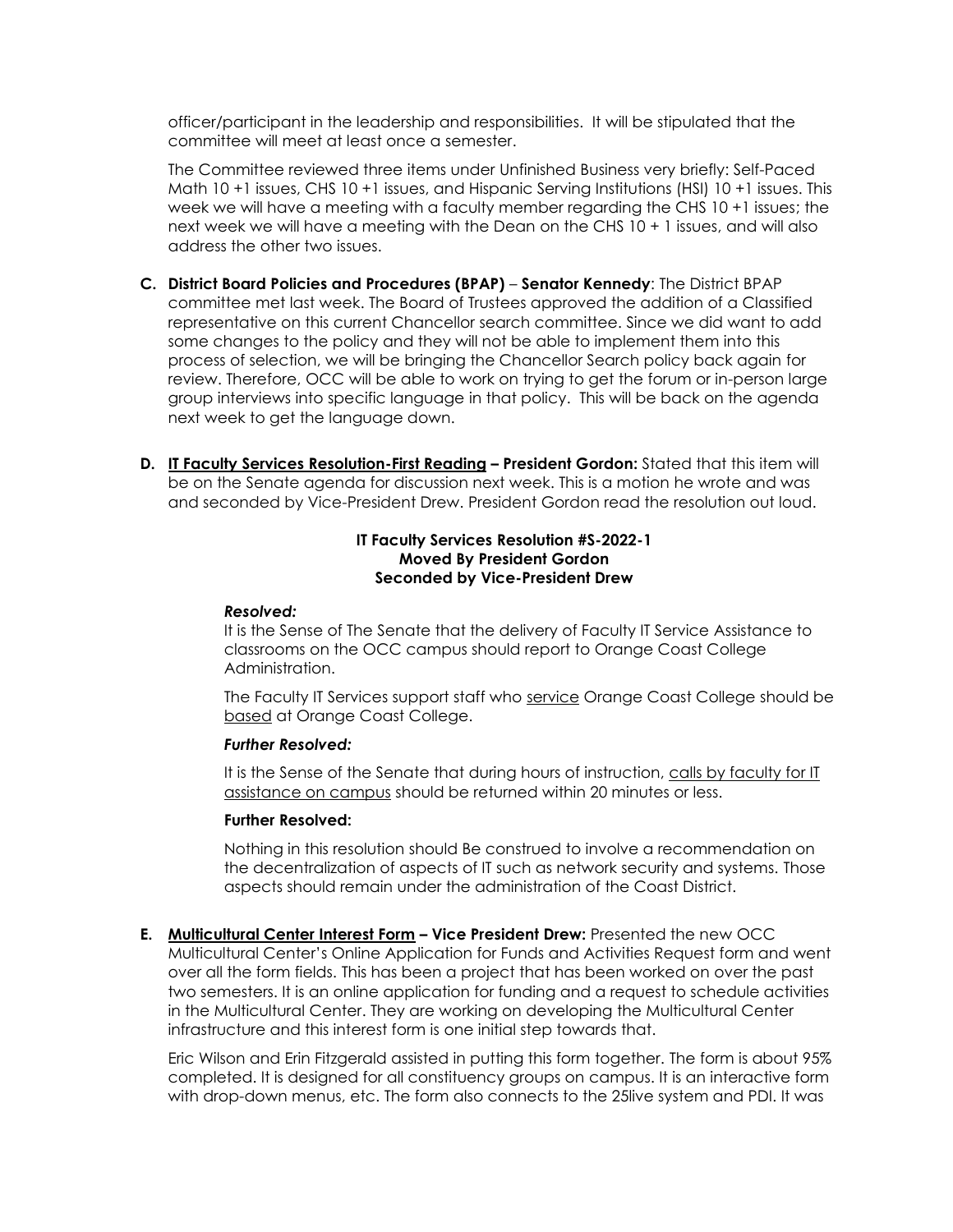modeled after the PDI form. There is a color-coded system in place and a box to enter a Zoom link if the activity is done remotely.

They really want the Multicultural Center to be a location for training and development activities. Three of the five members must approve the request (a majority). The names listed on the form were highly recommended by the co-chairs of the IMC and himself. The next semester is a semester of action. His position reports to VPI Michelle Grimes-Hillman. Vice-President Drew asked for feedback about the interest form.

There was a recommendation from PDI Chair Kennedy to have those approved activities on Cornerstone as PDI gives credit for activities for those who are not getting funding or Flex credits for the activity as long as they apply to PDI and provide verification of completion. She also requested to remove the backslash between PDI and PDAC and put the word "or" in instead, as they are two separate entities.

#### **F. Senator and Retiree Recognition –**

**President Gordon:** Stated that Academic Senate is looking to have something in place to recognize senator and retiree recognition. He asked the Senate to come up with ideas and suggestions on ways to recognize faculty when they retire and ways to keep retired faculty engaged. He talked about a perpetual plaque at the Faculty House to recognize retired senators.

**Senator Kennedy:** Stated that years ago there used to be a condolences fund in the Senate's budget for cards or recognition. The Senate also used to give certificates or wall space for those certificates for retired Senate members. Faculty retirees should have they names read at the end of an academic year in recognition of their work. There are lots of new ways to do so, thinking virtually. She thinks the Senate might consider the idea of forming a committee to handle this.

**Vice-President Drew:** Stated that different faculty members and senators serve on multiple committees, and they need to be recognized. He did not just refer to retiree recognition last week when he brought up with subject. There needs to be more compassion for the work done.

**Senator Means:** Suggested in addition to recognition and because of academic freedom, faculty do things individually, so when someone retires there is often a body of work that's been on campus, and we often don't know about it. We should know what people are doing in order to carry on some of these things.

# **6. Adjournment of the Regular Meeting**

**President Gordon** adjourned the meeting at 12:20 p.m.

#### **7. Approval of the Minutes:** March 15, 2022

**MINUTES:** First draft written by Beatriz Rodriguez, Administrative Assistant to the Senates. Revision of first draft and Senate-approved drafts written by Senate Secretary, Marilyn Kennedy, who also distributes the final Senate-approved version to the Chancellor, Board of Trustees members and secretary, union presidents, GWC and Coastline Academic Senate presidents, OCC College President and faculty as per OCC Senate bylaws.